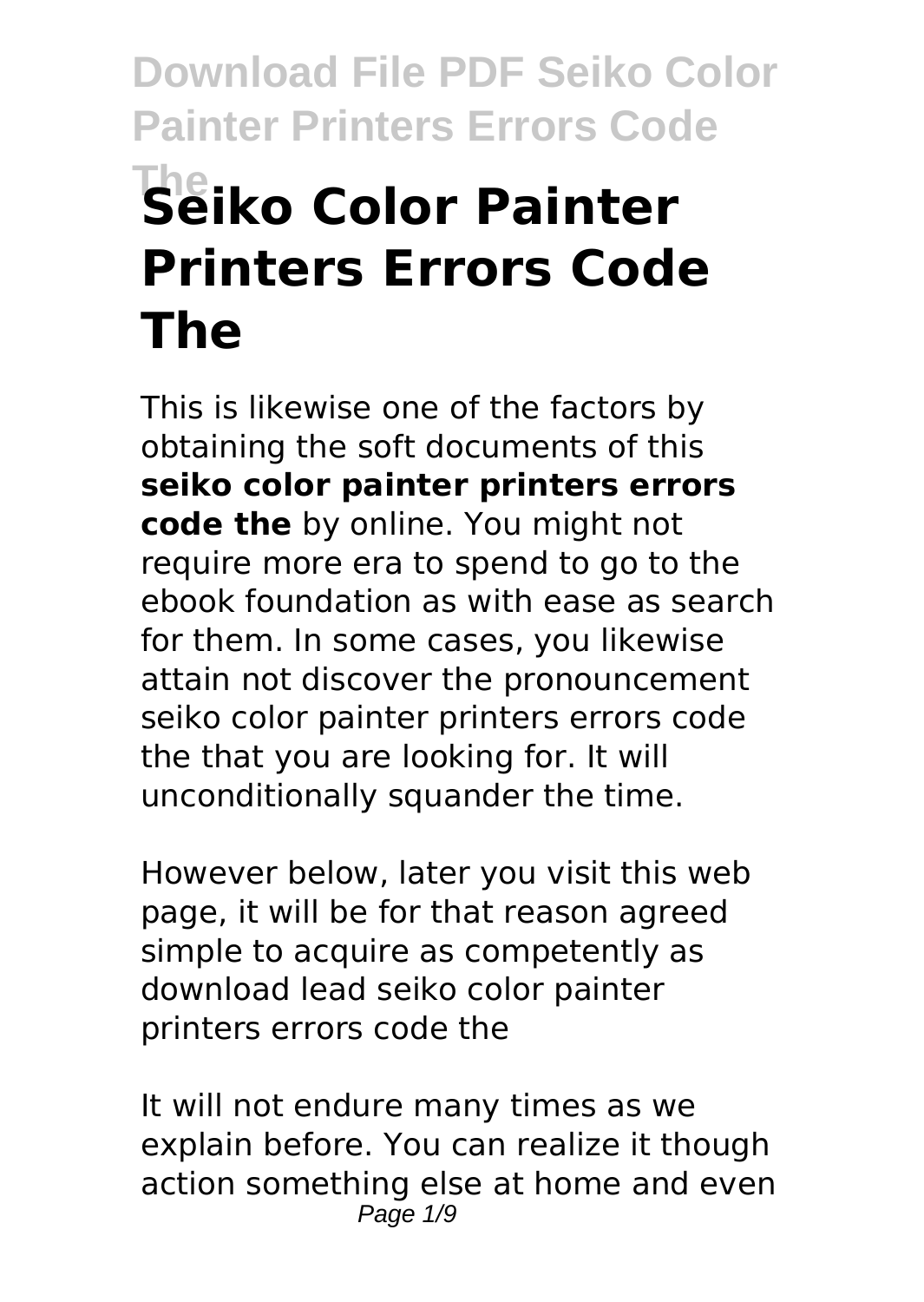**Download File PDF Seiko Color Painter Printers Errors Code The your workplace. therefore easy! So,** are you question? Just exercise just what we have the funds for under as skillfully as evaluation **seiko color painter printers errors code the** what you subsequent to to read!

Our comprehensive range of products, services, and resources includes books supplied from more than 15,000 U.S., Canadian, and U.K. publishers and more.

#### **Seiko Color Painter Printers Errors**

System Error 340X - Head Information Error. System Error 350X - Head Thermistor Error. System Error 360X - Head Heater Error (High Temperature) System Error 361X - Head heater Error (Target Temperature Not Reached) System Error 4XXX and 5XXX - Firmware Internal Error. ColorPainter H-104S Error Codes.

# **Обзоры / Seiko Color Painter Printers Errors Code | The ...**

View and Download Seiko ColorPainter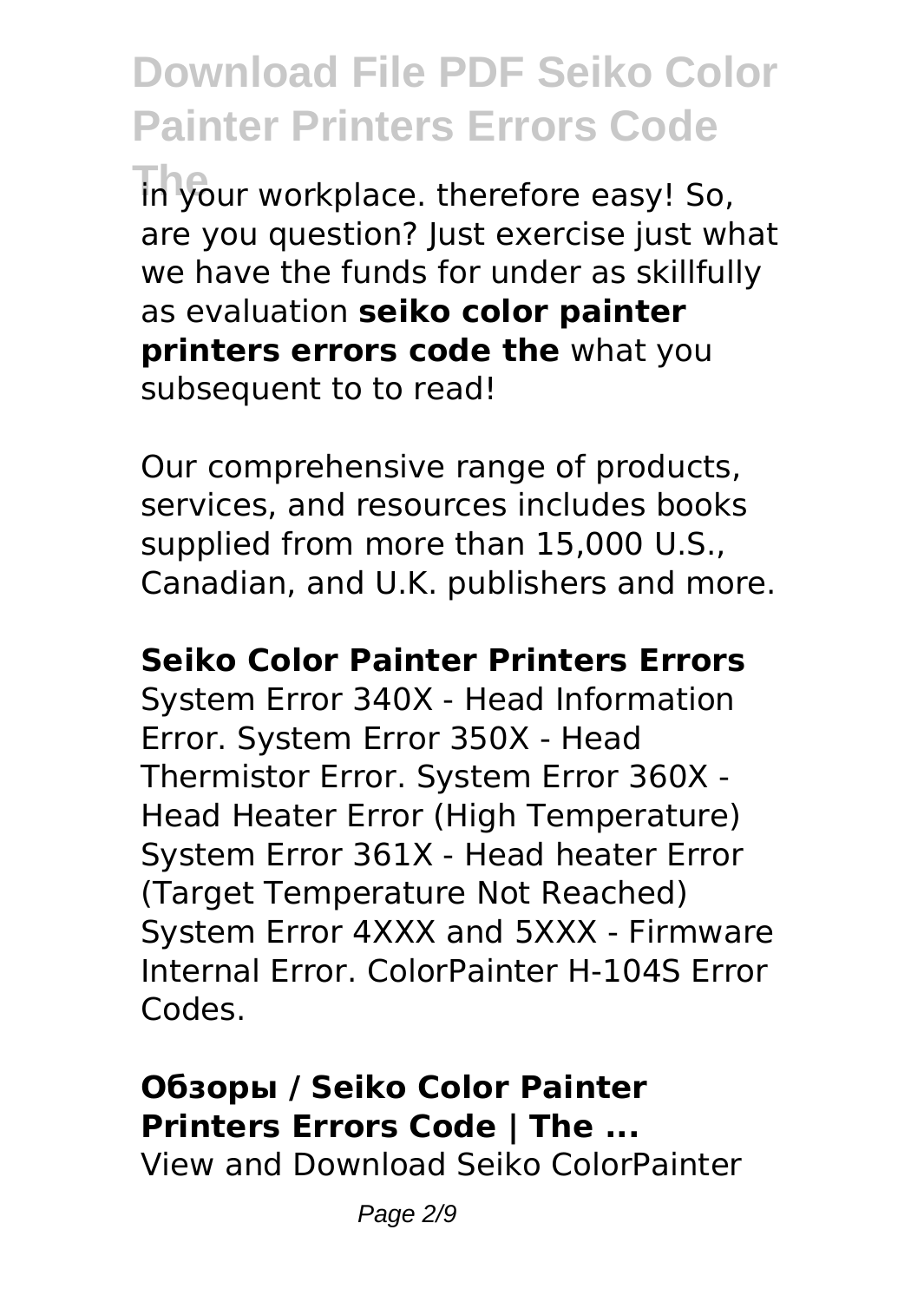**The** V-64S troubleshooting manual online. ColorPainter V-64S printer pdf manual download.

# **SEIKO COLORPAINTER V-64S TROUBLESHOOTING MANUAL Pdf ...**

Operating System: Windows 10 (32bit); Windows 10 (64bit); Windows 8.1 (32bit); Windows 8.1 (64bit); Windows 7 (32bit); Windows 7 (64bit) Download Here

# **ColorPainter M-64s | Wide Format Printers | Drivers ...**

Enjoy the videos and music you love, upload original content, and share it all with friends, family, and the world on YouTube.

#### **Seiko Color Painter H2-104s - YouTube**

OKI/SEIKO Large Format ColorPainter Inks With its wide colour gamut, it is possible to print the widest range of standard RAL or Pantone colours, especially in the important red and blue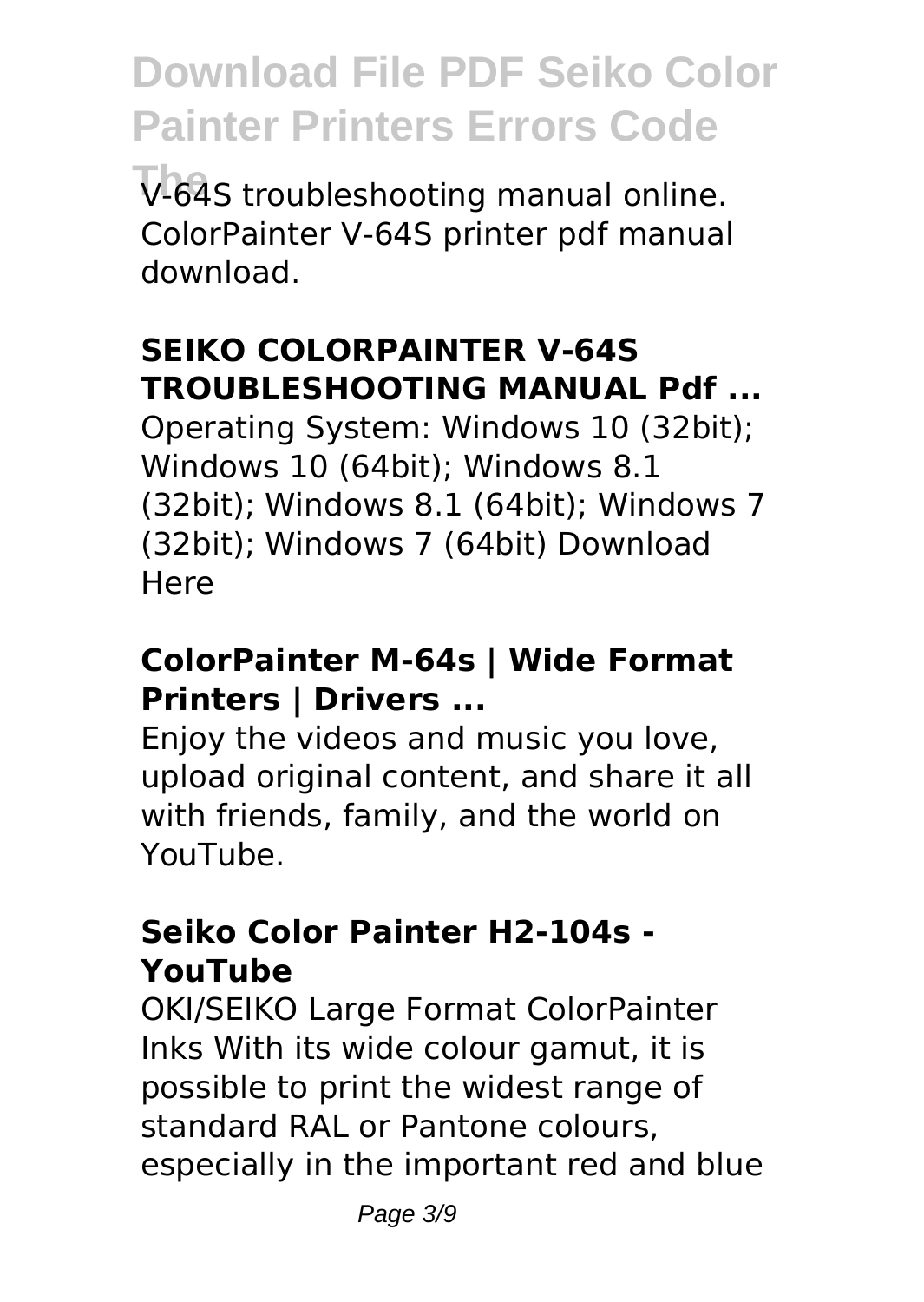**Download File PDF Seiko Color Painter Printers Errors Code The** tones.The SX ink achieves high-density colours and details in dark areas. It meets the customer's demand for sharp, clear and bright signs, especially for backlit applications.

# **OKI/SEIKO ColorPainter Ink - RGBuk**

Seiko Instruments Thermal Printer Division, a global leader in thermal printing technology, offers a complete array of high performance kiosk printers, reliable mobile printers, compact thermal printer mechanisms, and more. SMART LABEL PRINTERS.

#### **Home - Seiko Instruments USA, Inc.**

Large Format Printers; ColorPainter W-64s; Support By Product. ColorPainter W-64s. User Manual: Select Your Product Product Detail. Setup Videos FAQ ; Drivers & Utilities ... User Manual: Large Format Printers. Connect with OKI Australia. Connect with OKI Australia. PRODUCTS. PRINTERS & MFPs Colour Printers. Mono Printers.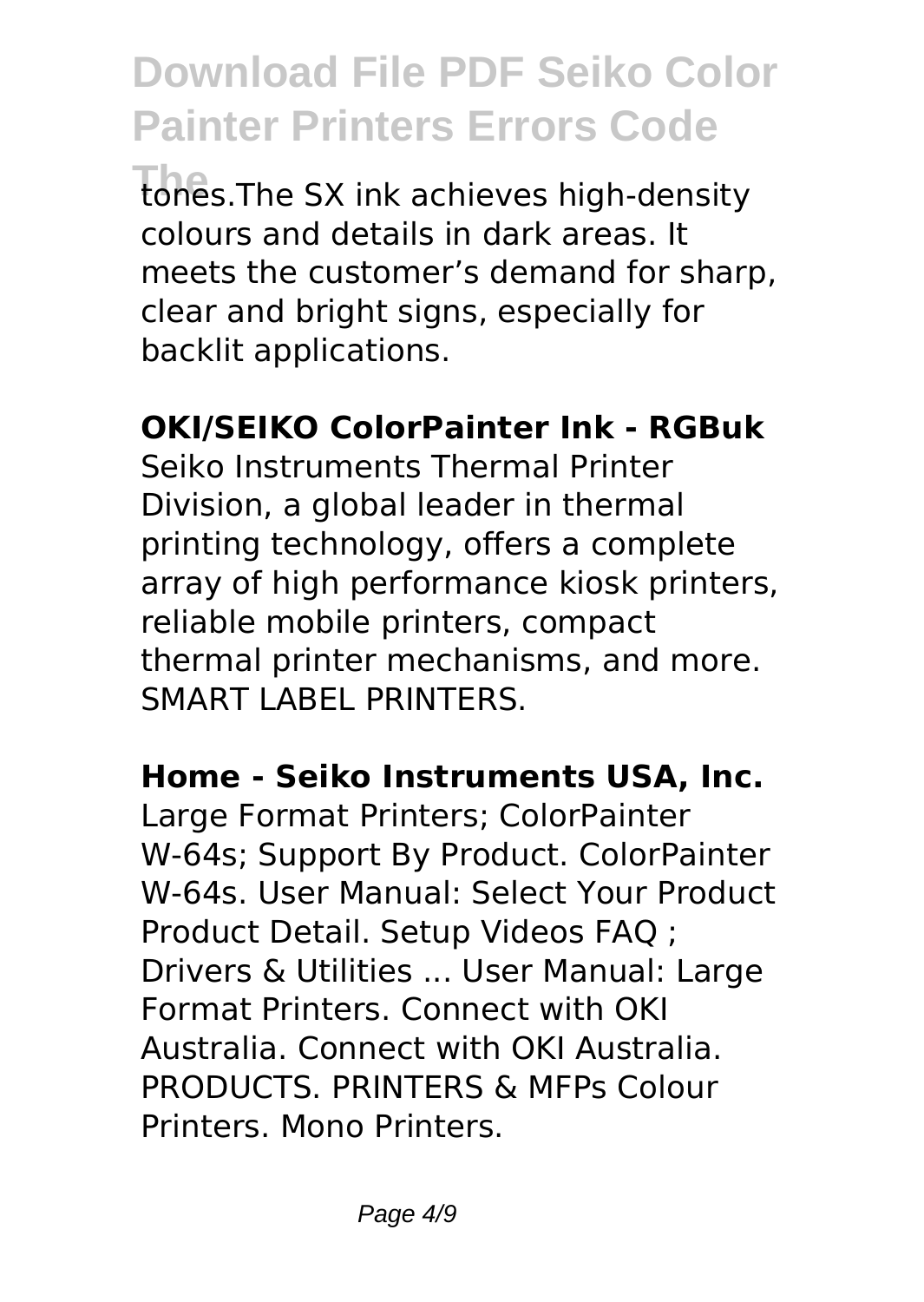# **The ColorPainter W-64s | Large Format Printers | User Manual ...**

ColorPainter Graphics Printers. OKI's ColorPainter line of wide format inkjet printers for the sign and graphics market delivers rich, glossy color with unrivaled image quality at phenomenal speeds. With inks that last longer outdoors without fading, cost less per square foot and provide industry-best color density, ColorPainter printers are ...

#### **Wide Format Printers | Products | OKI Data Americas**

ColorPainter printers jet the world's richest and glossiest colors on the widest range of substrates, at the fastest real world speeds. They are built to last and are extremely reliable and ColorPainter inks last longer outdoors without fading, cost less per square foot, and provide owners a competitive advantage in color density and image ...

#### **Seiko Color Painter W-54S/W-64S Printer | Media One**

Page 5/9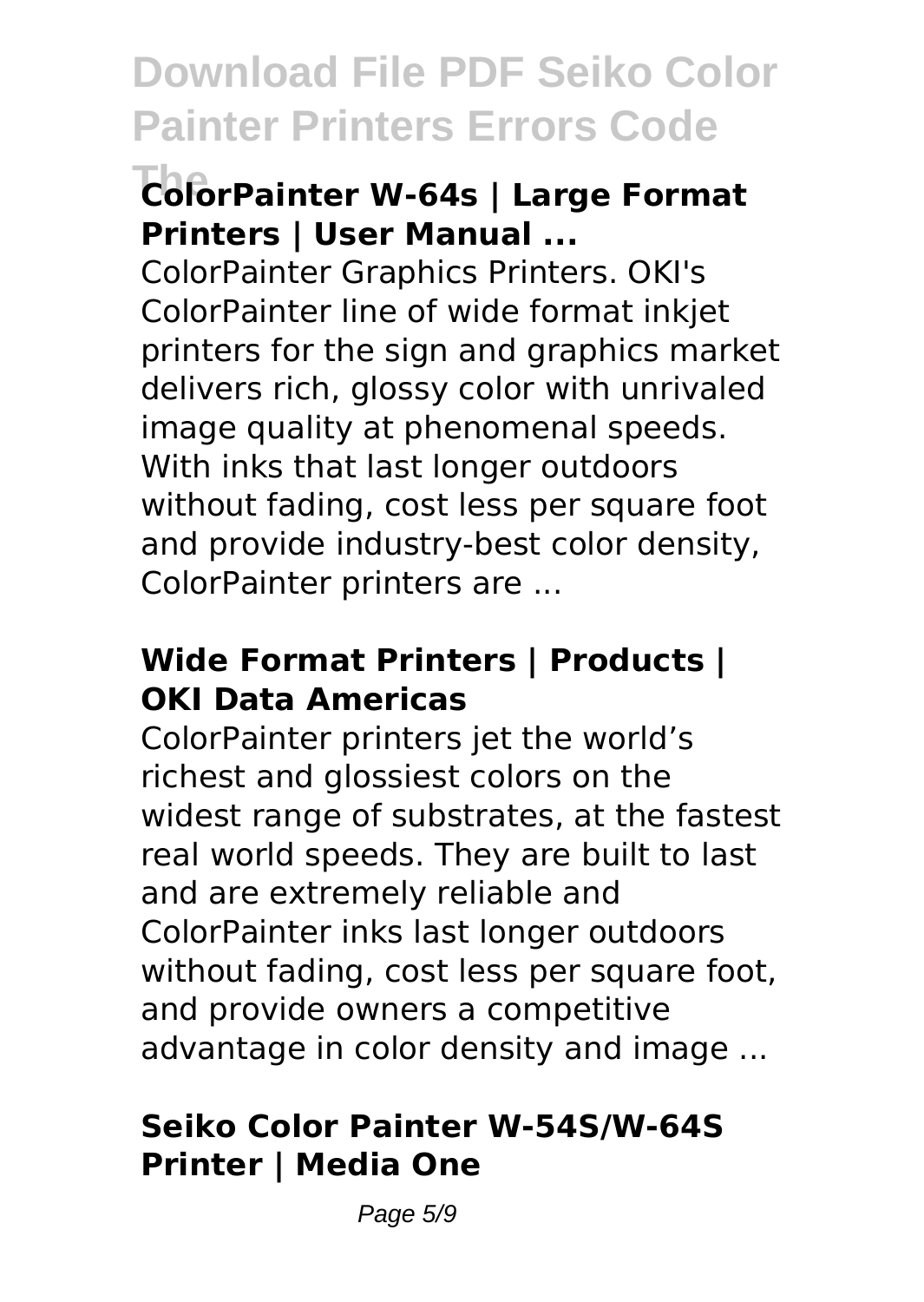**The** ColorPainter Graphics Printers ColorPainter M-64s. Engineered for the rigors of mid-to-high-volume print environments where maximum speed and superior image quality are everyday essentials. The innovative print technologies, industrial print heads and low-odor, eco-solvent ink produce vibrant, glossy graphics with exceptional color saturation ...

## **Overview | ColorPainter M-64s | ColorPainter Graphics ...**

Graphics Printers ColorPainter M-64s. WHERE TO BUY Built to produce high quality creative printing and address the diverse requirements of the outdoor signage and indoor graphics industries, all with the same premium ink. The versatile, large format ColorPainter M-64s combines high quality, high density, high durability results with fast print ...

# **Specification | ColorPainter M-64s | Graphics Printers ...**

Page 6/9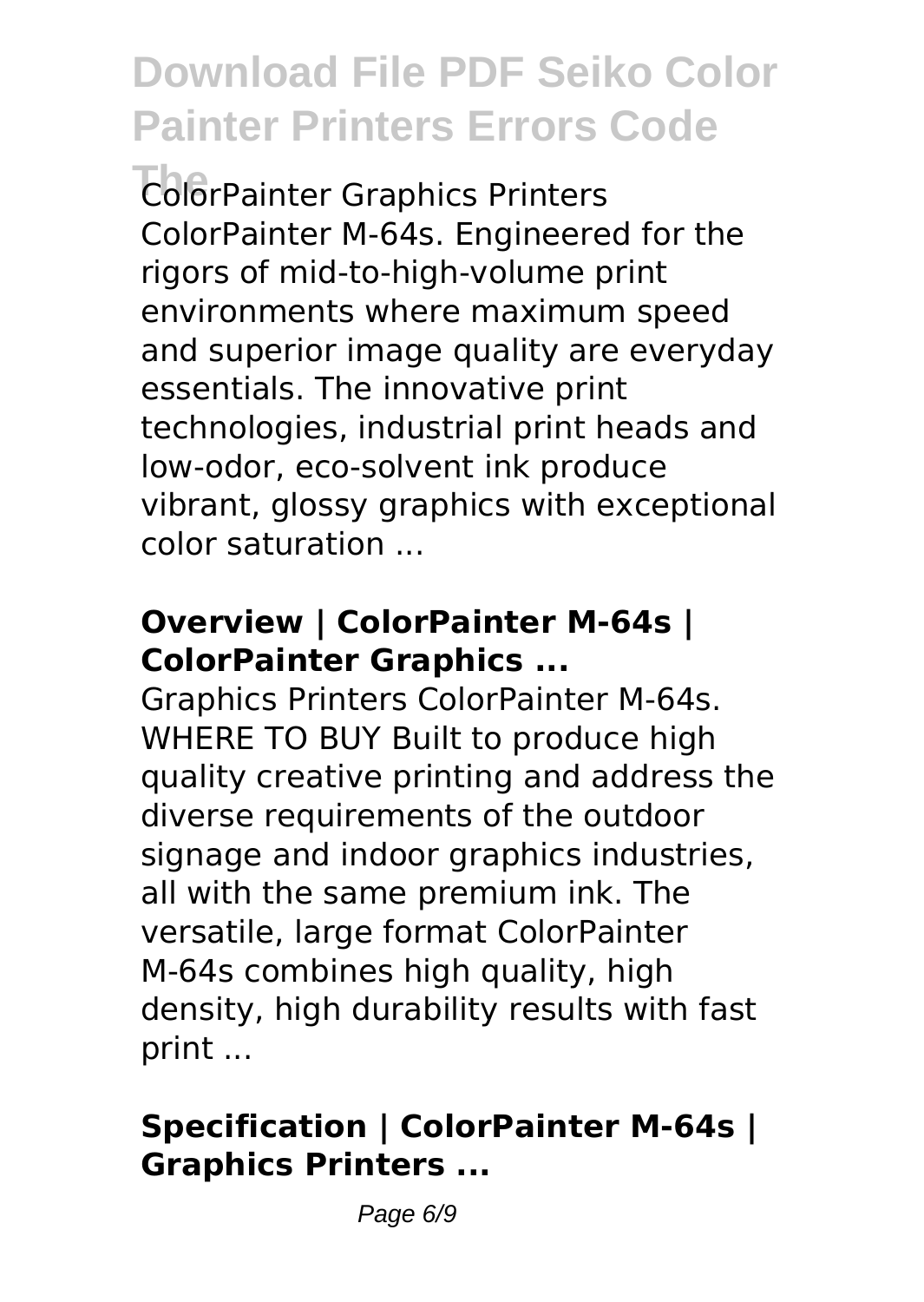**OKECP M-64S- 64" PRODUCTION** PRINTER 7C "IT'S A GAME CHANGER." Meet the ColorPainter M64s. MFR#- A00M64-007-SX PPS#- OKI-M64S-7 PRICE: \$29,999.00 INSTANT REBATE: \$2,500.00 thru end of month! YOU PAY. \$27,495.00 (plus applicable tax and shipping.) QUICK LOOK: The ColorPainter M-64s 7C from OKI is a fast, true production solvent-based, 64" wide format ink jet printer capable of printing stunning ...

#### **ColorPainter M64s (7 Color)**

Problems can occur when printing at such high-speed rates. For example, if the printer is running unattended, the integral dryers may not keep up with the take-up system. Recognizing this problem, Seiko offers an optional, addon dryer that connects to the printer's front (Fig. 6). The dryer, which costs approximately \$3,500 and requires 200 to 220V of power, can keep up with the printer and take-up system, even while printing at 176 sq. ft./hr.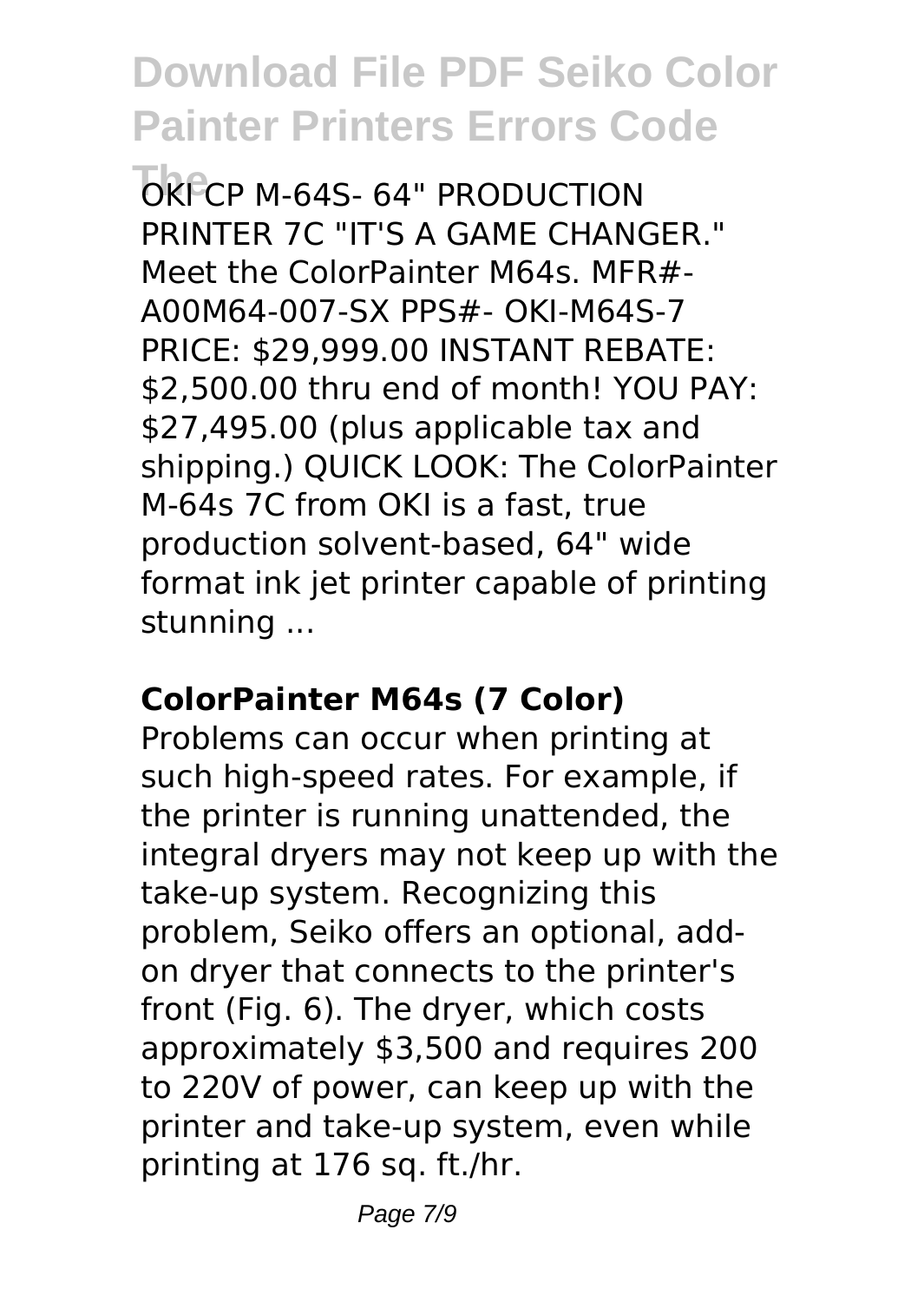# **Seiko I Infotech Inc.'s ColorPainter 64S**

The Seiko ColorPainter 64s was mildsolvent, the inks were beautifully saturated, and the KonicaMinolta printheads were fast. The printer became popular. FLAAR noticed this and wrote reviews on the Seiko ColorPainter. We learned that up to 15% of the people who came to a trade show booth

#### **V-64s - wide-format-printers.org**

ColorPainter H2-104s/H2-74s is capable of expressing real gradation, light shadows and metallic texture which cannot be achievable with composite colors. \*1: Among solvent inkjet printers that cost less than 10 million JPY as of Sep. 2011. \*2: Print speed of Color Painter H2-104s, with Smart Pass Technology to Low, on 2642 mm wide media.

# **ColorPainter H2-104s/H2-74s - Copier Catalog**

Page 8/9